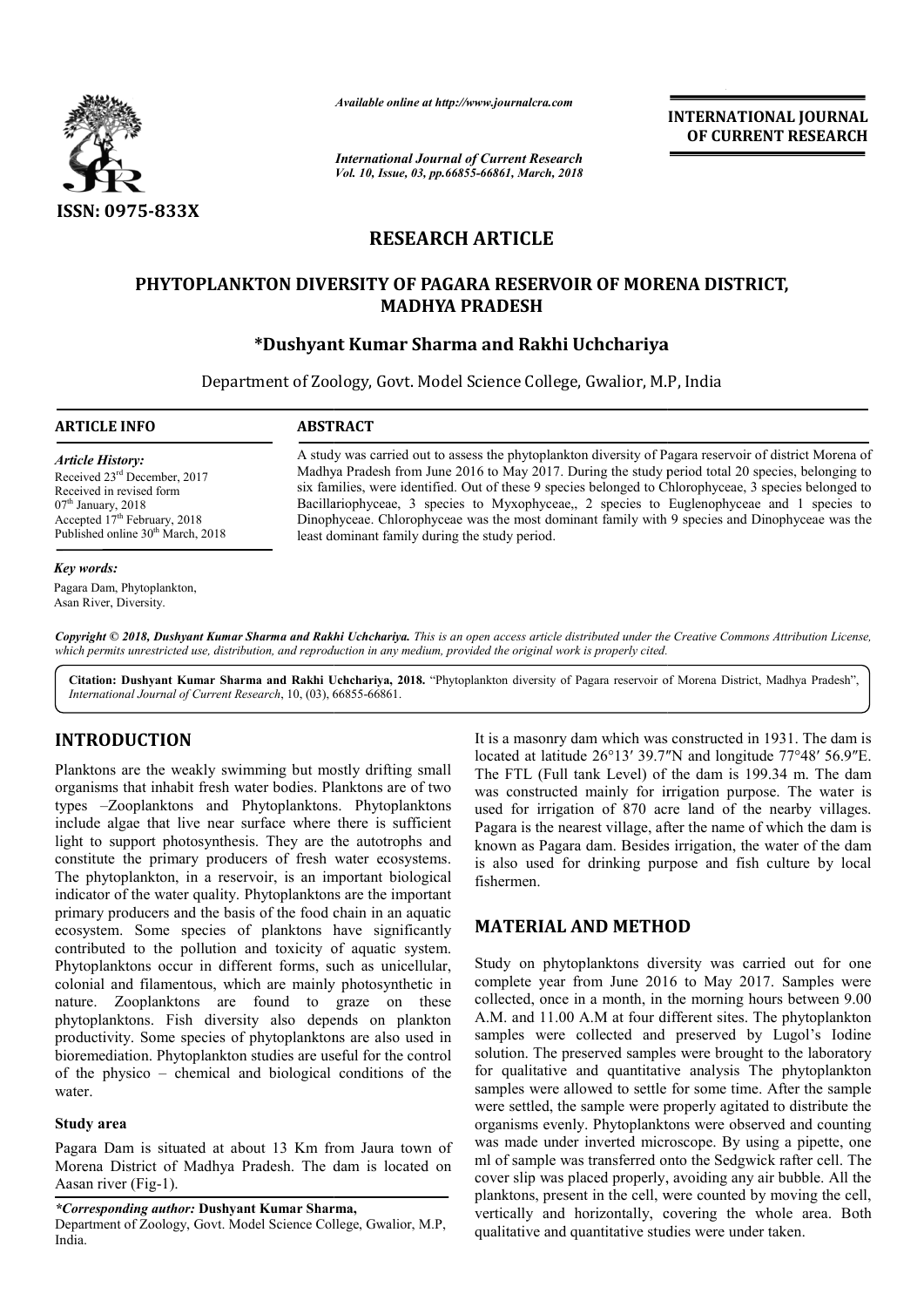

**Fig 1 . The view of Pagara Reservoir**

**Table 1. Phytoplankton species checklist and disribution at different sampling stations of Pagara reservoir during the study period from June 2016 – May 2017**

| S.No. | Species                          | Family            | Order           |
|-------|----------------------------------|-------------------|-----------------|
|       | Aphanocapsa montana              | Cynophyceae       | Cynophyta       |
| 2     | Aphanocapsa grevillei            |                   |                 |
| 1     | Cymbella affinis                 | Bacillariophyceae | Bacillariophyta |
| 2     | Nitzschia holsatica              |                   |                 |
| 3     | Gomphonema herculeanum           |                   |                 |
|       | Pediastrum duplex                | Chlorophyceae     | Chorophyta      |
| 2     | Pediastrum duplex v. gracillimum |                   |                 |
| 3     | Pediastrum simplex v.duodenarium |                   |                 |
| 4     | Pediastrum tetras                |                   |                 |
| 5     | Pediastrum ovatum                |                   |                 |
| 6     | Scenedesmus obliquus             |                   |                 |
|       | Cosmarium monomazum              |                   |                 |
| 8     | Cosmarium sp.                    |                   |                 |
| 9     | Closteriopsis longissima         |                   |                 |
| 1     | Merismopedia punctata            | Myxophyceae       | Myxophyta       |
| 2     | Oscillatoria princeps            |                   |                 |
| 3     | Spirulina labyrinthiformis       |                   |                 |
| 1     | Euglena acus                     | Euglenophyceae    | Euglenophyta    |
| 2     | Euglena proxima                  |                   |                 |
|       | Ceratium hirudinella             | Dinophyceae       | Dinophyta       |

Phytoplanktons were identified by using standard literature (Edmondson, 1959, Smith, 1950, and Philipose 1970).

#### **Observations**

Phytoplanktons, collected from four different sampling stations are enlisted in table no.1. Photographs are given as 1 to 20.

# Phytoplankton (species wise) diversity of Pagara reservoir from June 2016-May 2017



# **RESULT AND DISCUSSION**

In the present study total 20 species of phytoplankton were identified during the study period, which belonged to six families: Chlorophyceae (9 species), Bacillorophyceae (3 species), Myxophyceae (3 species), Cyanophyceae (2 species), Euglenophyceae (2 species) and Dinophyceae (1 species). Singh (1990) studied the phytoplanktons of McPherson lake and observed the presence of almost all groups of planktonic algae. Goel and Autade (1995) recorded 61 species of phytoplanktons in Panchganga river at Kolhapur. Jeelani (2005) studied distribution and ecology of phytoplanktons in Dal lake. Adesalu and Nwankwo (2005) identified three classes of phytoplanktons-Bacillariophyceae, cyanophyceae and xanthophyceae in Olerocreek and Besin river, Nigeria. Tiwari and Chauhan (2006) studied seasonal diversity of planktons of Kitham lake in Agra. Sharma (2013) studied the seasonal variations in the distribution of plankton of Tighra reservoir. He found total 26 genera of phytoplanktons. Laskar and Gupta (2009) studied the phytoplankton diversity in Chatla floodplain wetland of Barak Valley, Assam.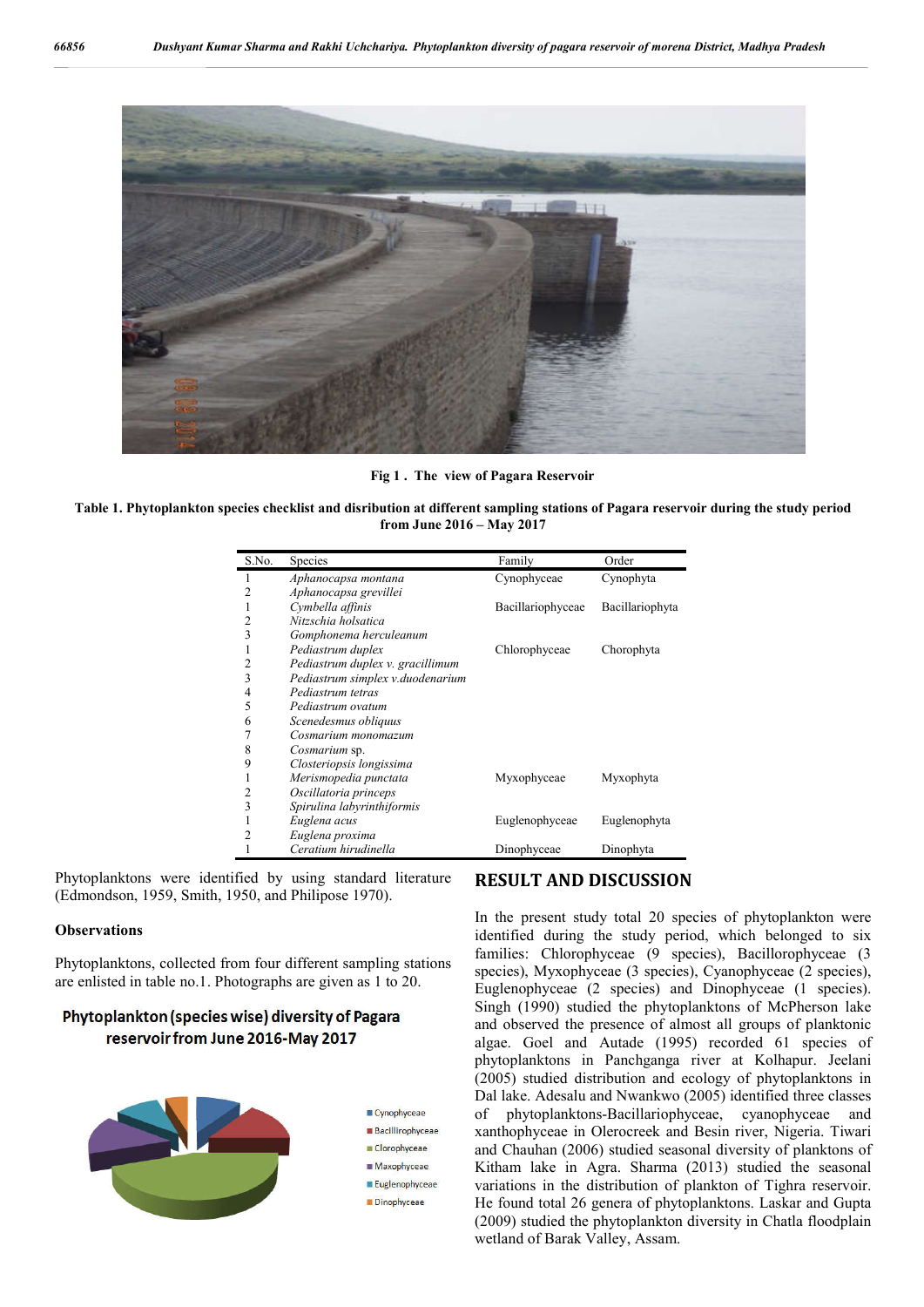

**Photo No. 1** *Aphanocapsa montana* **Photo No. 2** *Pediastrum duplex*





 **Photo No.3** *Pediastrum simplex v. duodenarium* **Photo No.4** *Nitzschia holsatica*





 **Photo No.5** *Pediastrum duplex v. gracillimum* **Photo No.6** *Cosmarium monomazum*

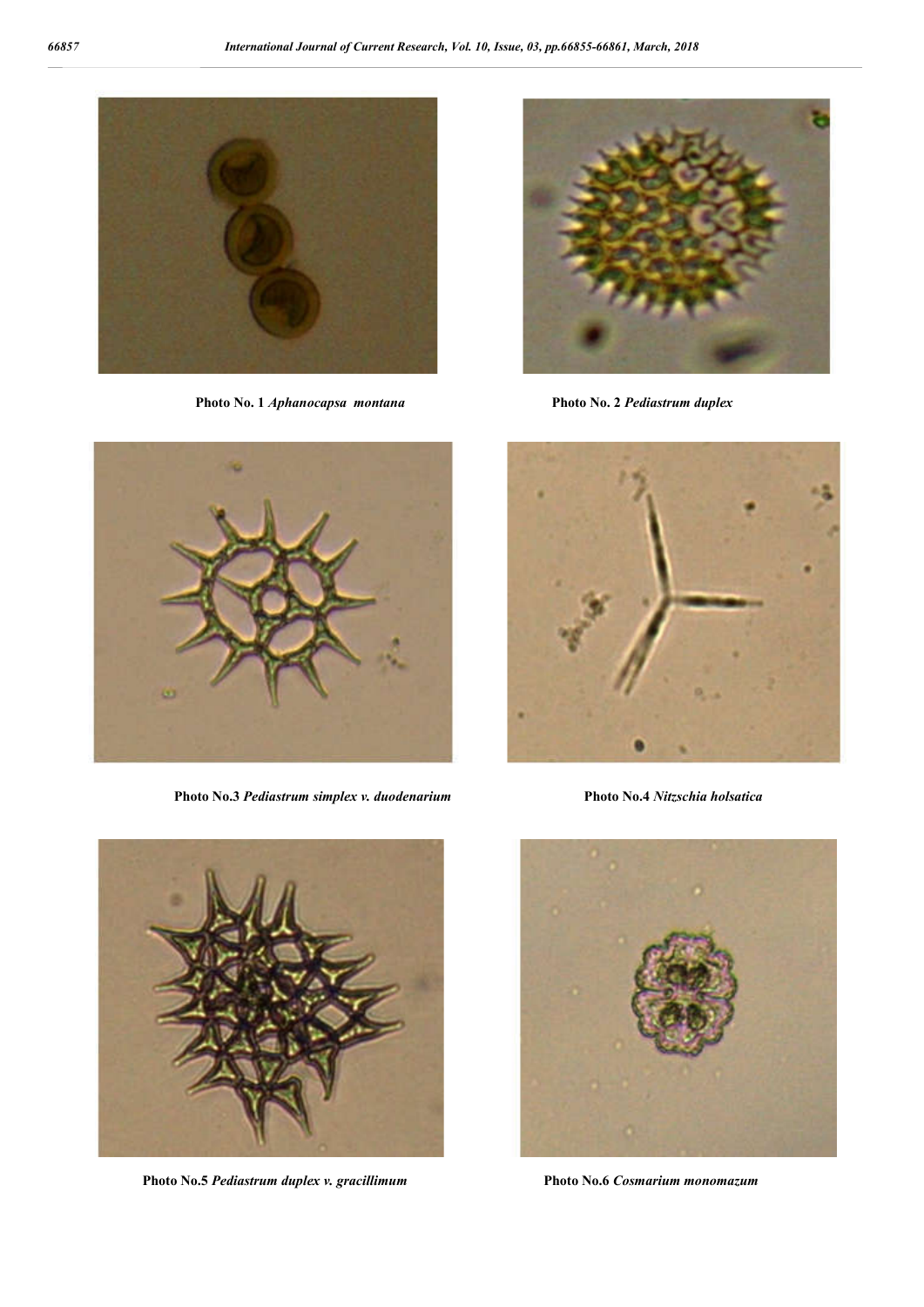

**Photo No. 7** *Ceratium hirudinella* **Photo No.8** *Cymbella affinis*





 **Photo No.11** *Spirulina labyrinthiformis* **Photo No.12** *Merismopedia punctata*





 **Photo No.9** *Oscillatoria princeps* **Photo No.10** *Pediastrum ovatum*

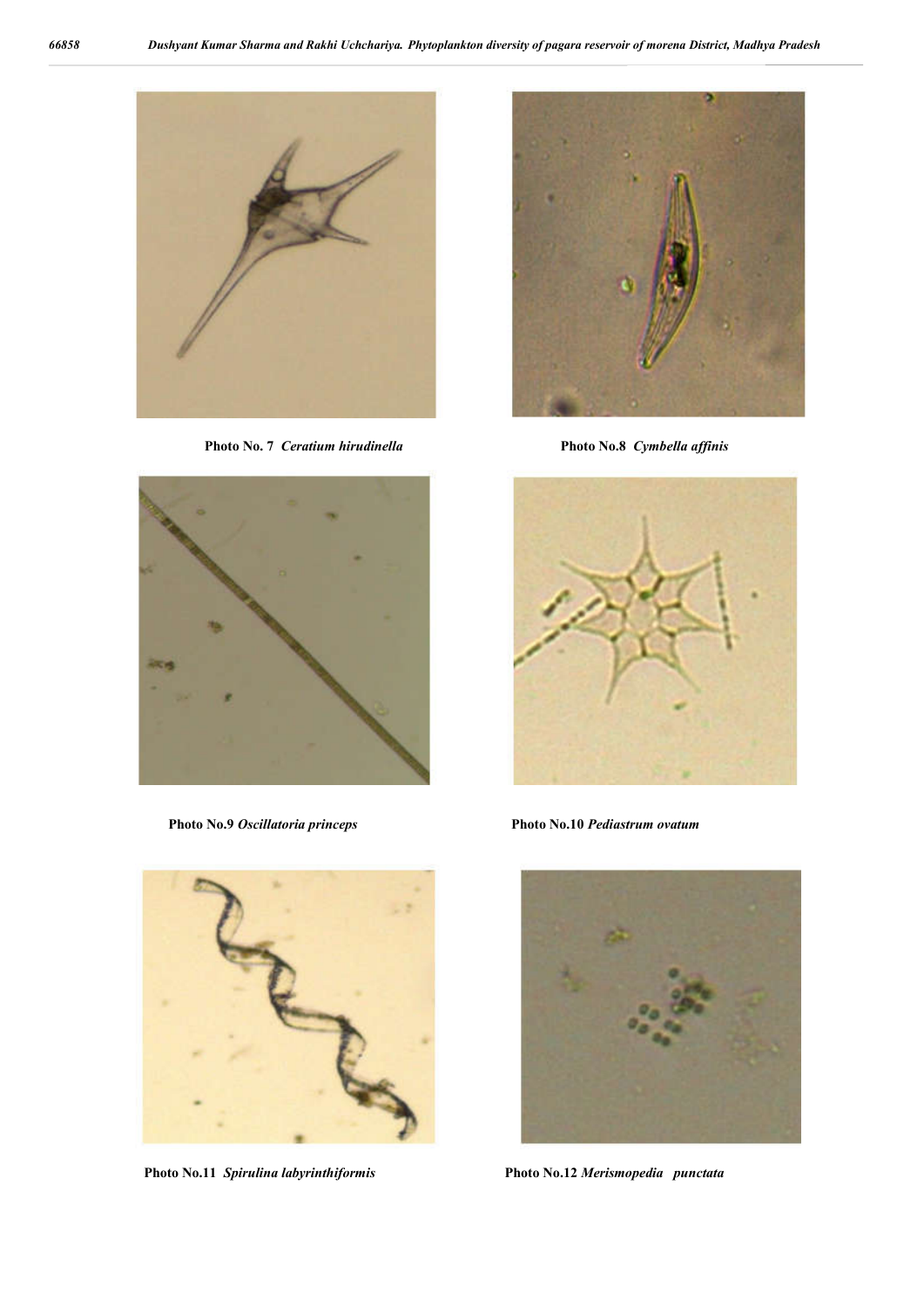

 **Photo No.13** *Aphanocapsa grevillei* **Photo No.14** *Scenedesmus obliquus*



**Photo No.15** *Gomphonema herculeanum* **Photo No.16** *Cosmarium sp.*



**Photo No.17** *Closteriopsis longissima* **Photo No.18** *Pediastrum tetras*





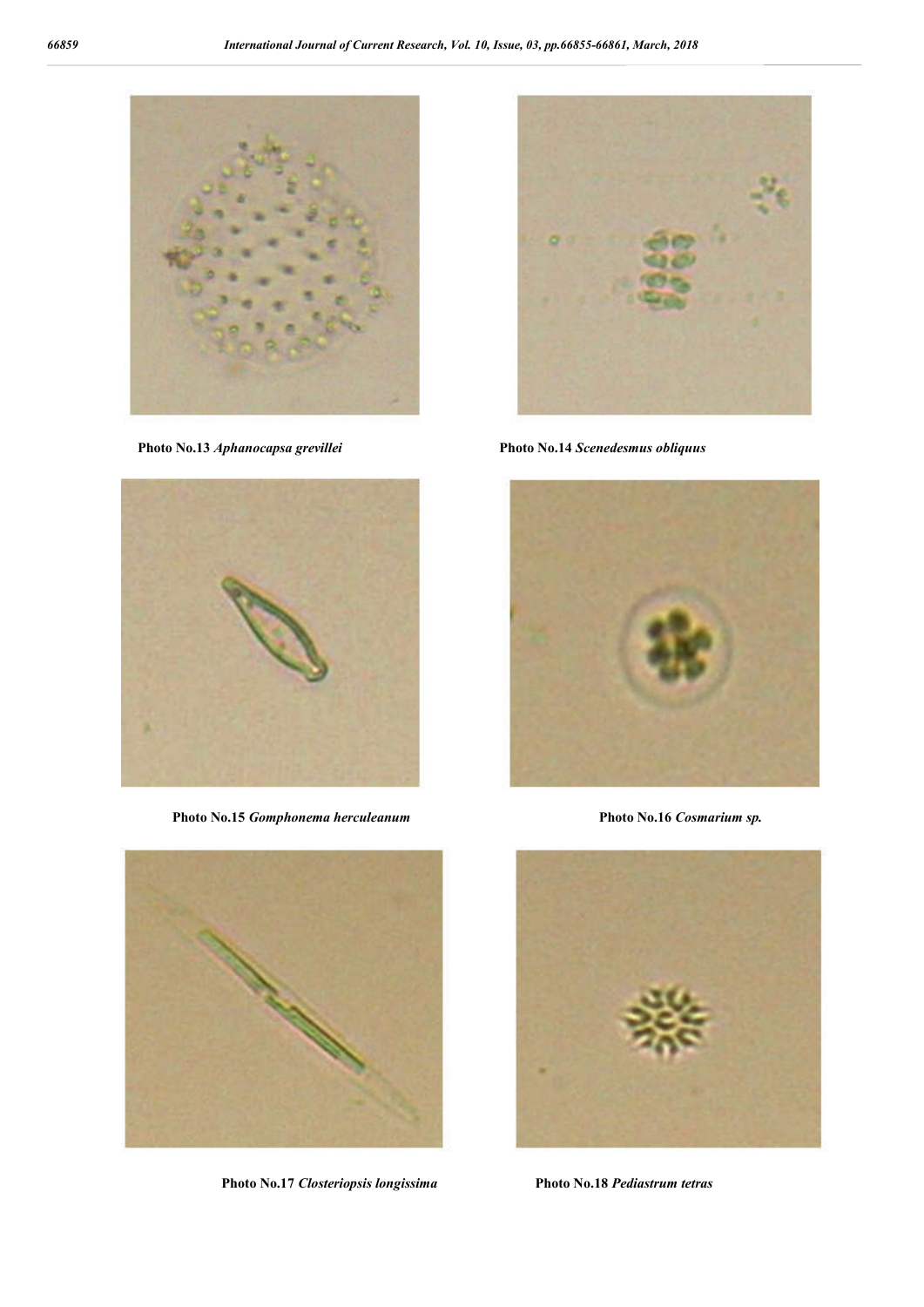

They identified 53 texa of phytoplankton. Ferdoushi *et al.*  (2015) identified total 21 species of phytoplankton from Ramsagar lake in Dinajpur district. Badsi *et al.* (2012) reported total 105 species of phytoplankton during the study period in Massa Estuary. They found 64% Diatoms, 14% Dinophyceae, 10% Chlorophyceae, 9% Cyanophyceae, and 3% Euglenophyceae. Shrotriy *et al.* (2014) recorded total 60 species of phytoplanktons in their study on Harsi reservoir. They also reported Chlorophyceae to be in the highest number, as reported in the present study. Pawar and Phulle (2006) also recorded Chlorophyceae to be the most dominant throughout their study of Pethwadaj dam in taluka Kandhar of Dist. Nanded, Maharashtra. Kather *et al.* (2015) studied the plankton diversity and water quality of Ambattum lake Tamil Nadu. During their study period, they identified total 22 species of planktons. Recently, Tyagi and Malik (2017) identified 31 species of phytoplanktons, belonging to groups Chlorophyceae, Bacillariophyceae and Cyanophyceae. Sasikala *et al.* (2017) identified 15 species of phytoplanktons in Varaha reservoir. In their study, 10 species of Chlorophyceae, 2 species of Bacillariophyceae and 3 species of Cyanophyceae were found. They also reported Chlorophyceae to be the most dominant group with 10 species. Pandiammal *et al.* (2017) reported total 5 groups of phytoplankton (Chlorophyceae, Bacillariophyceae, Cyanophyceae, Euglenophyceae, Dinophyceae) in Temple Pond at Thiruvottiyur, Chennai. The present study revealed Chlorophyceae (9 species) as the most dominant family, followed by Bacillariophyceae and Myxophyceae (3 species each); Cyanophyceae and Euglenophyceae (2 species each). Dinophyceae was least abundant with just one species.

## **Conclusion**

Total 20 species of phytoplanktons were identified belonging to six groups: Chlorophyceae, Bacillorophyceae, Myxophyceae, Cyanophyceae, Euglenophyceae and Dinophyceae in the present study. Out of these Chlorophyceae was the most dominant and Dinophyceae was the least dominant group.

#### **Acknowledgement**

The second author Rakhi Uchchariya is thankful to UGC,New Delhi for the award of Rajiv Ghandhi National Fellowship for SC, for carrying out this study.



**Photo No.19** *Euglena acus* **Photo No.20** *Euglena proxima*

## **REFERENCES**

- Adesalu, T.A. and Nwankwo D.I. 2005. Studies on the phytoplanktons of Olero Creek and Parts of Denin River, Nigeria. In: Ecology of Planktons Ed. Arvind Kumar. Daya Publishing House, Delhi pp. 15-29.
- Badsi H., Oulad, Ali H., Loudiki, M. and Aamiri A. 2012. Phytoplankton diversity and composition along the salinity Gradient of the Massa Estuary. *Amer. J. Hum. Eco.* 1(2): 58-64.
- Edmondson, W. T. 1959. Fresh-water biology. John Wiley and Sons, New York.
- Ferdoushi, Z., Chowdhury, R.H., Fatema, K. and Islam, A. 2015. A study on limnological aspects of Ramsagar lake in Dinajpur district. *J.Bangladesh Agril.Univ.*13(1): 145-152.
- Goel, P.K. and Autade V.B. 1995. Zoological studies in the river Panchganga at Kolhapur with emphasis on biological components. In: Recent Research in aquatic environment. Ed. V.B. Ashutosh Gautam and N.K. Aggarwal. Daya Publishing House, Delhi pp. 25-46.
- Jeelani, M., Kaur, H. and Sarwar S.G. 2005. Distribution and ecology of Phytoplanktons in the Dal lake Kashmir (India). In: Ecology of planktons. Ed. Arvind Kumar. Daya publishing Hous, Delhi pp. 41-54.
- Kather, B.S., Chitra, J. and Malini, E. 2015. Studies on plankton diversity and water quality of Ambattur lake, Tamil Nadu. *Int. J. Pure Appl. Zool.,*3(1): 31-36.
- Laskar, H.S. and Gupta S. 2009. Phytoplankton diversity and dynamics of Chatla floodplain lake, Assam. *J. Evnt. Bio.* 30(6): 1007-1012.
- Pandiammal, S., Bashini, J.M. and Senthilkumaar P. 2017. Diversity and seasonal fluctuations of phytoplankton in Temple Pond at Thiruvottiyur, Chennai, South India. *J. Acad. Indt. Res.* 6(1):7-12.
- Pawar, S.K., Pulle J.S. and Shendge K.M. 2006. The study on phytoplankton of Pethwadaj Dam, Taluka Kandhar, District Nanded, Maharashtra. *J. of Aquat. Biol.* 21(1): 6-7.
- Philipose M.T. 1970. Freshwater plankton of Inland fisheries. Pro. Sympo. Algae. ICAR, New Delhi. pp. 272-291.
- Sasikala, T., Manjulatha C. and Raju D.V.S.N. 2017. Freshwater phytoplankton communities in Varaha reservoir,Vishakhapatnam. *Adv.Crop Sci. Tech*. 5(2): 262- 263.